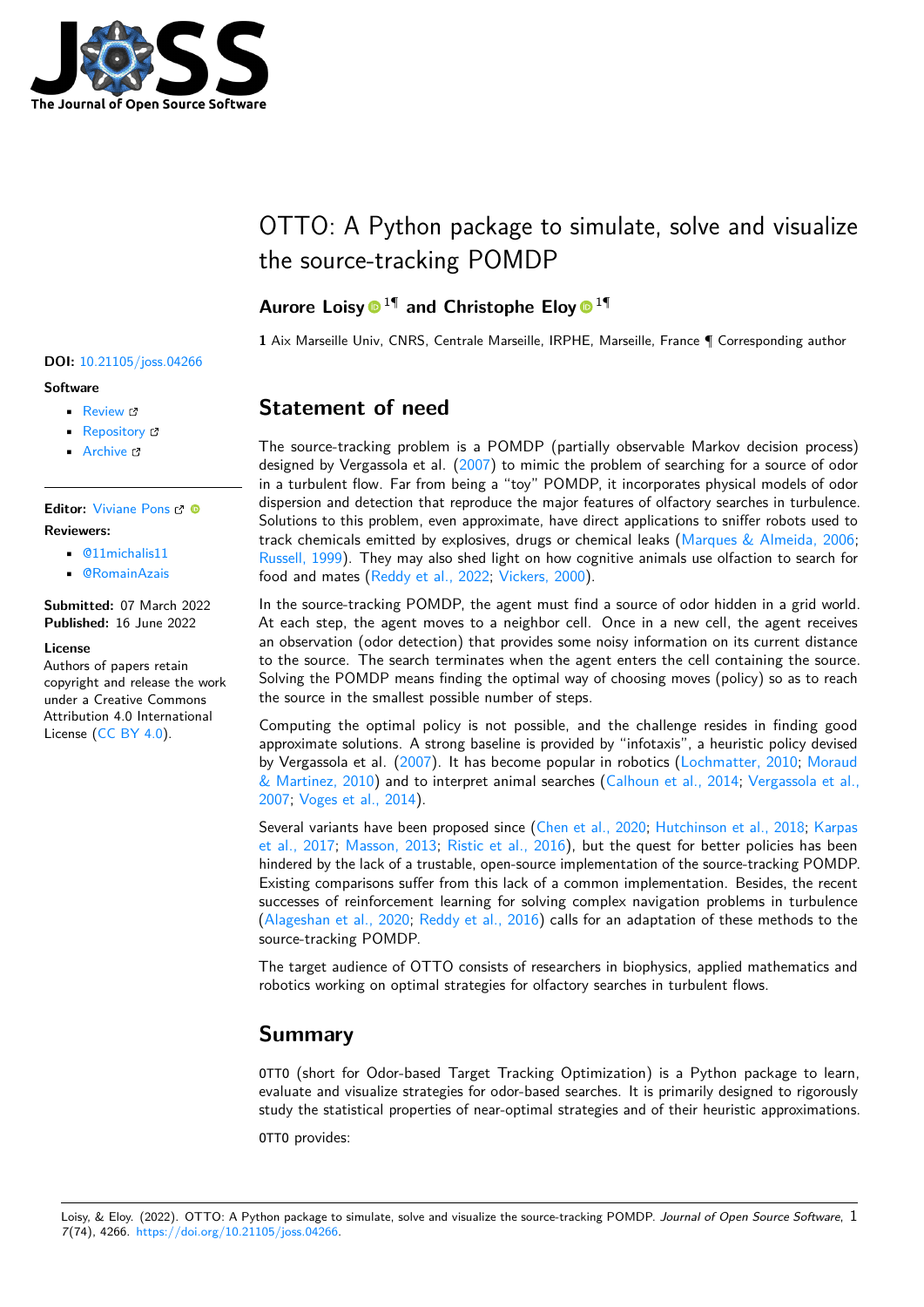

- 1. a simulator of the source-tracking POMDP for any number of space dimensions, domain sizes and source intensities, together with a rendering tool in 1D, 2D and 3D;
- 2. an implementation of several heuristic policies including "infotaxis" [\(Vergassola et al.,](#page-3-0) [2007\)](#page-3-0) and its recently proposed "space-aware" variant [\(Loisy & Eloy, 2022b\)](#page-2-10);
- 3. a parallelized algorithm to evaluate policies (probability of finding the source, distribution of search times, etc.) using a rigorous, well-defined protocol;
- 4. a custom model-based deep reinforcement learning algorithm for training neural-network policies, together with a library ("zoo") of trained neural networks that achieve nearoptimal performance;
- 5. a wrapper of the source-tracking POMDP that follows the OpenAI Gym interface.

OTTO aims at facilitating future research:

- 1. New heuristic policies can easily be implemented, visualized, and evaluated. To facilitate comparison to existing baselines, the performance of several policies (including infotaxis and near-optimal) is reported in a freely available dataset generated with OTTO (Loisy  $&$ [Eloy, 2022a\)](#page-2-11).
- 2. The gym wrapper makes the source-tracking POMDP easily accessible to the reinforce-ment learning community. OpenAI Gym [\(Brockman et al., 2016\)](#page-1-3) is the *de facto* standard for simulators. It is compatible with most general-purpose model-free reinforcement learning libraries (e.g., Stable Baselines [\(Raffin et al., 2021\)](#page-2-12), OpenAI-Baselines [\(Dhariwal](#page-1-4) [et al., 2017\)](#page-1-4), RLlib [\(Liang et al., 2018\)](#page-2-13), CleanRL [\(Huang et al., 2021\)](#page-2-14), ChainerRL/PFRL [\(Fujita et al., 2021\)](#page-2-15)).

## **Mentions**

The methodological aspects of OTTO (generalization of the POMDP to an arbitrary number of space dimensions, policy evaluation protocol, model-based reinforcement learning algorithm) have been developed as part of a publication by its authors [\(Loisy & Eloy, 2022b\)](#page-2-10).

## **Acknowledgements**

This project has received funding from the European Research Council (ERC) under the European Union's Horizon 2020 research and innovation programme (grant agreement No 834238).

## **References**

- <span id="page-1-2"></span>Alageshan, J. K., Verma, A. K., Bec, J., & Pandit, R. (2020). Machine learning strategies for path-planning microswimmers in turbulent flows. Physical Review E, 101(4), 043110. <https://doi.org/10.1103/PhysRevE.101.043110>
- <span id="page-1-3"></span>Brockman, G., Cheung, V., Pettersson, L., Schneider, J., Schulman, J., Tang, J., & Zaremba, W. (2016). OpenAI gym. <https://arxiv.org/abs/1606.01540>
- <span id="page-1-0"></span>Calhoun, A. J., Chalasani, S. H., & Sharpee, T. O. (2014). Maximally informative foraging by Caenorhabditis elegans. eLife, 3, e04220. <https://doi.org/10.7554/eLife.04220>
- <span id="page-1-1"></span>Chen, C., Murphey, T. D., & MacIver, M. A. (2020). Tuning movement for sensing in an uncertain world. eLife, 9, e52371. <https://doi.org/10.7554/elife.52371>
- <span id="page-1-4"></span>Dhariwal, P., Hesse, C., Klimov, O., Nichol, A., Plappert, M., Radford, A., Schulman, J., Sidor, S., Wu, Y., & Zhokhov, P. (2017). OpenAI baselines. In GitHub repository. [https://github.com/openai/baselines;](https://github.com/openai/baselines) GitHub.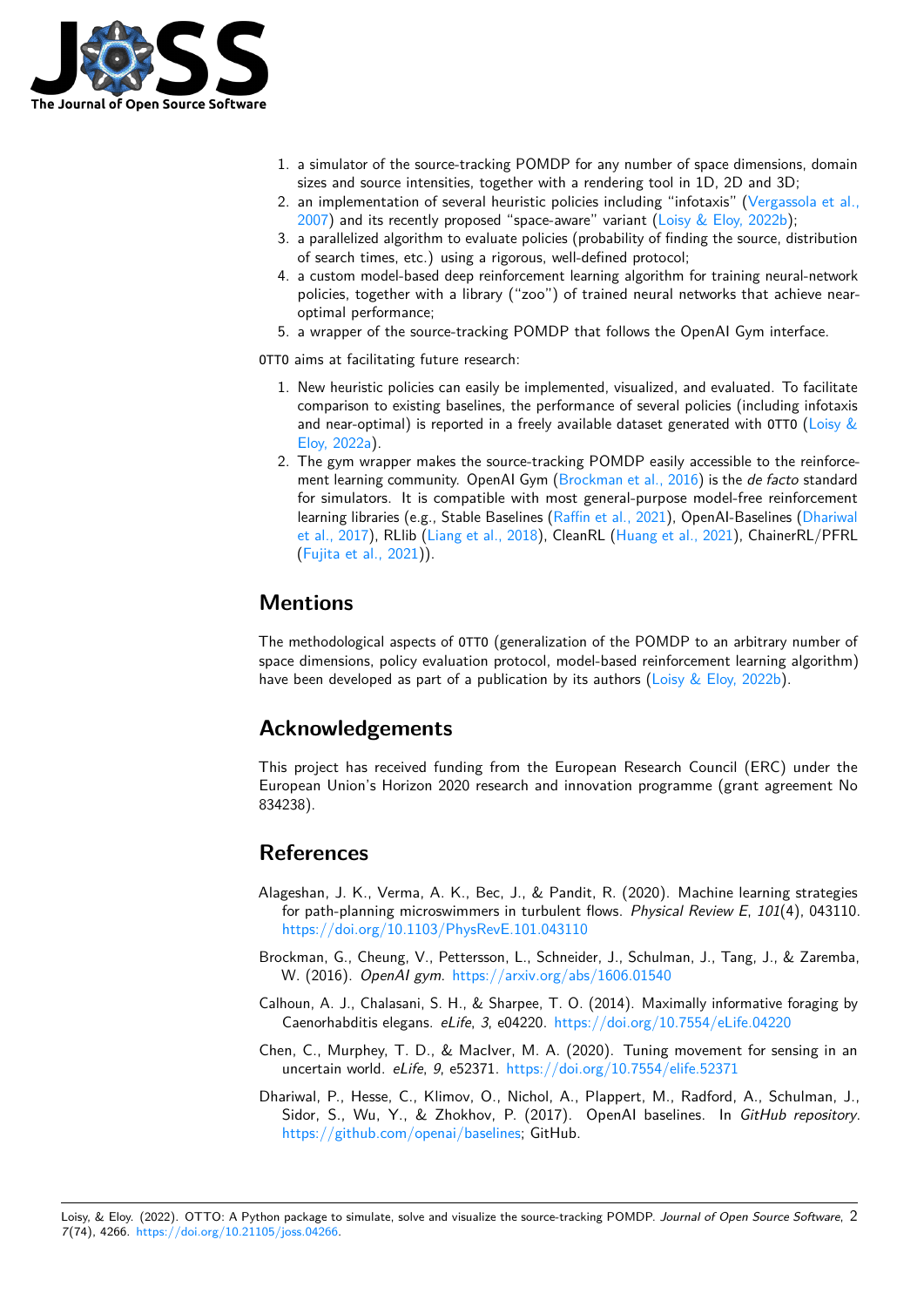

- <span id="page-2-15"></span>Fujita, Y., Nagarajan, P., Kataoka, T., & Ishikawa, T. (2021). ChainerRL: A deep reinforcement learning library. Journal of Machine Learning Research,  $22(77)$ , 1–14. [http://jmlr.org/](http://jmlr.org/papers/v22/20-376.html) [papers/v22/20-376.html](http://jmlr.org/papers/v22/20-376.html)
- <span id="page-2-14"></span>Huang, S., Dossa, R. F. J., Ye, C., & Braga, J. (2021). CleanRL: High-quality single-file implementations of deep reinforcement learning algorithms. [https://arxiv.org/abs/2111.](https://arxiv.org/abs/2111.08819) [08819](https://arxiv.org/abs/2111.08819)
- <span id="page-2-5"></span>Hutchinson, M., Oh, H., & Chen, W.-H. (2018). Entrotaxis as a strategy for autonomous search and source reconstruction in turbulent conditions. Information Fusion, 42, 179–189. <https://doi.org/10.1016/J.INFFUS.2017.10.009>
- <span id="page-2-6"></span>Karpas, E. D., Shklarsh, A., & Schneidman, E. (2017). Information socialtaxis and efficient collective behavior emerging in groups of information-seeking agents. Proceedings of the National Academy of Sciences, 114(22), 5589–5594. [https://doi.org/10.1073/pnas.](https://doi.org/10.1073/pnas.1618055114) [1618055114](https://doi.org/10.1073/pnas.1618055114)
- <span id="page-2-13"></span>Liang, E., Liaw, R., Nishihara, R., Moritz, P., Fox, R., Goldberg, K., Gonzalez, J., Jordan, M., & Stoica, I. (2018). RLlib: Abstractions for distributed reinforcement learning. Proceedings of the 35th International Conference on Machine Learning, 80, 3053–3062. <https://proceedings.mlr.press/v80/liang18b.html>
- <span id="page-2-3"></span>Lochmatter, T. (2010). Bio-inspired and probabilistic algorithms for distributed odor source localization using mobile robots [PhD thesis]. EPFL.
- <span id="page-2-11"></span>Loisy, A., & Eloy, C. (2022a). Dataset for "Searching for a source without gradients: how good is infotaxis and how to beat it". <https://doi.org/10.5281/zenodo.6125391>
- <span id="page-2-10"></span>Loisy, A., & Eloy, C. (2022b). Searching for a source without gradients: How good is infotaxis and how to beat it. Proceedings of the Royal Society A: Mathematical, Physical and Engineering Sciences, 478(2262), 20220118. <https://doi.org/10.1098/rspa.2022.0118>
- <span id="page-2-0"></span>Marques, L., & Almeida, A. de. (2006). Mobile robot olfaction. Autonomous Robots, 20, 183–184. <https://doi.org/10.1007/s10514-006-7536-7>
- <span id="page-2-7"></span>Masson, J.-B. (2013). Olfactory searches with limited space perception. Proceedings of the National Academy of Sciences of the United States of America, 110(28), 11261–11266. <https://doi.org/10.1073/pnas.1221091110>
- <span id="page-2-4"></span>Moraud, E. M., & Martinez, D. (2010). Effectiveness and robustness of robot infotaxis for searching in dilute conditions. Frontiers in Neurorobotics, 4, 1–8. [https://doi.org/10.3389/](https://doi.org/10.3389/fnbot.2010.00001) [fnbot.2010.00001](https://doi.org/10.3389/fnbot.2010.00001)
- <span id="page-2-12"></span>Raffin, A., Hill, A., Gleave, A., Kanervisto, A., Ernestus, M., & Dormann, N. (2021). Stable-Baselines3: Reliable reinforcement learning implementations. Journal of Machine Learning Research, 22(268), 1–8. <http://jmlr.org/papers/v22/20-1364.html>
- <span id="page-2-9"></span>Reddy, G., Celani, A., Sejnowski, T. J., & Vergassola, M. (2016). Learning to soar in turbulent environments. Proceedings of the National Academy of Sciences of the United States of America, 113(33), E4877–84. <https://doi.org/10.1073/pnas.1606075113>
- <span id="page-2-2"></span>Reddy, G., Murthy, V. N., & Vergassola, M. (2022). Olfactory Sensing and Navigation in Turbulent Environments. Annual Review of Condensed Matter Physics, 13(1), 191–213. <https://doi.org/10.1146/annurev-conmatphys-031720-032754>
- <span id="page-2-8"></span>Ristic, B., Skvortsov, A., & Gunatilaka, A. (2016). A study of cognitive strategies for an autonomous search. Information Fusion, 28, 1–9. [https://doi.org/10.1016/J.INFFUS.2015.](https://doi.org/10.1016/J.INFFUS.2015.06.008) [06.008](https://doi.org/10.1016/J.INFFUS.2015.06.008)
- <span id="page-2-1"></span>Russell, R. A. (1999). Odour detection by mobile robots. World Scientific. [https://doi.org/](https://doi.org/10.1142/4042) [10.1142/4042](https://doi.org/10.1142/4042)